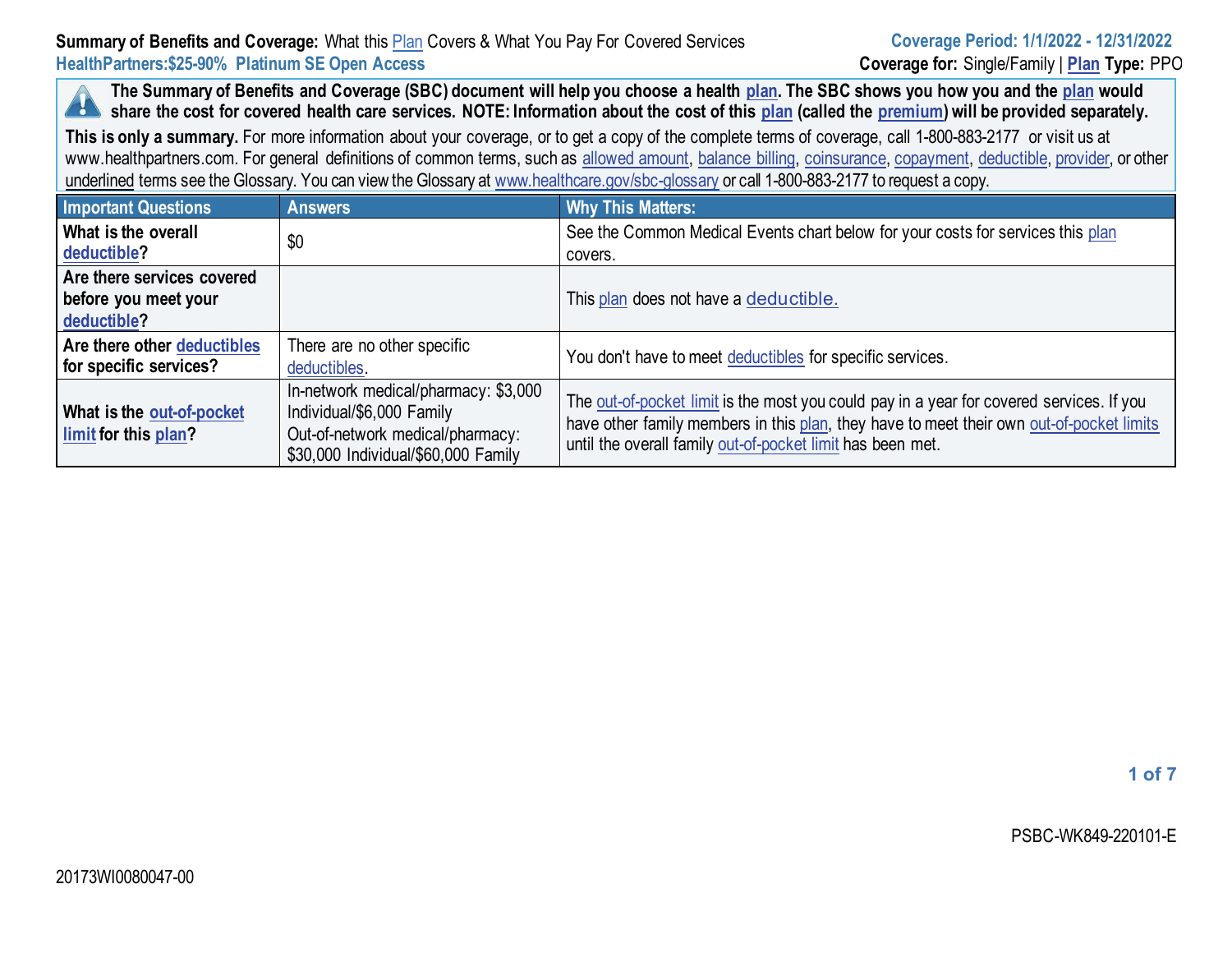| <b>Important Questions</b>                          | <b>Answers</b>                                                                                                             | <b>Why This Matters:</b>                                                                                                                                                                                                                                                                                                                                                                                                                                                             |
|-----------------------------------------------------|----------------------------------------------------------------------------------------------------------------------------|--------------------------------------------------------------------------------------------------------------------------------------------------------------------------------------------------------------------------------------------------------------------------------------------------------------------------------------------------------------------------------------------------------------------------------------------------------------------------------------|
| What is not included in the<br>out-of-pocket limit? | Premium, balance-billed charges<br>(unless balanced billing is prohibited),<br>and health care this plan doesn't<br>cover. | Even though you pay these expenses, they don't count toward the out-of-pocket limit.                                                                                                                                                                                                                                                                                                                                                                                                 |
| Will you pay less if you use<br>a network provider? | Yes, See<br>www.healthpartners.com/openaccess<br>or call 1-800-883-2177 for a list of in-<br>network providers.            | This plan uses a provider network. You will pay less if you use a provider in the plan's<br>network. You will pay the most if you use an out-of-network provider, and you might<br>receive a bill from a provider for the difference between the provider's charge and what<br>your plan pays (balance billing). Be aware, your network provider might use an out-of-<br>network provider for some services (such as lab work). Check with your provider before<br>you get services. |
| Do you need a referral to<br>see a specialist?      | No                                                                                                                         | You can see the in-network specialist you choose without a referral.                                                                                                                                                                                                                                                                                                                                                                                                                 |

4

All **[copayment](https://www.healthcare.gov/sbc-glossary/#copayment)** and **[coinsurance](https://www.healthcare.gov/sbc-glossary/#coinsurance)** costs shown in this chart are after your **[deductible](https://www.healthcare.gov/sbc-glossary/#deductible)** has been met, if a **[deductible](https://www.healthcare.gov/sbc-glossary/#deductible)** applies.

|                                                              |                                                     | <b>What You Will Pay</b>                                                                                                                                   |                                                                                  |                                                                                                                                                                    |  |
|--------------------------------------------------------------|-----------------------------------------------------|------------------------------------------------------------------------------------------------------------------------------------------------------------|----------------------------------------------------------------------------------|--------------------------------------------------------------------------------------------------------------------------------------------------------------------|--|
| <b>Common</b><br><b>Medical Event</b>                        | <b>Services You May Need</b>                        | <b>Network Provider</b><br>(You will pay the<br>least)                                                                                                     | <b>Out-of-Network Provider</b><br>(You will pay the most)                        | <b>Limitations, Exceptions, and Other Important</b><br><b>Information</b>                                                                                          |  |
| If you visit a health<br>care provider's<br>office or clinic | Primary care visit to treat an<br>injury or illness | Primary Office Visit:<br>\$25 copay, Deductible<br>does not apply<br>Convenience Care:<br>\$10 copay, Deductible<br>does not apply<br>Virtuwell: No charge | Primary Office Visit: 50%<br>coinsurance<br>Convenience Care: 50%<br>coinsurance | None                                                                                                                                                               |  |
|                                                              | <b>Specialist visit</b>                             | \$25 copay, Deductible<br>does not apply                                                                                                                   | 50% coinsurance                                                                  | None                                                                                                                                                               |  |
|                                                              | <b>Preventive care/screening/</b><br>immunization   | No charge                                                                                                                                                  | 50% coinsurance                                                                  | You may have to pay for services that aren't<br>preventive. Ask your provider if the services<br>needed are preventive. Then check what your plan<br>will pay for. |  |
| If you have a test                                           | Diagnostic test (x-ray, blood<br>work)              | 10% coinsurance,<br>Deductible does not<br>apply for x-ray/No<br>charge for lab                                                                            | 50% coinsurance                                                                  | None                                                                                                                                                               |  |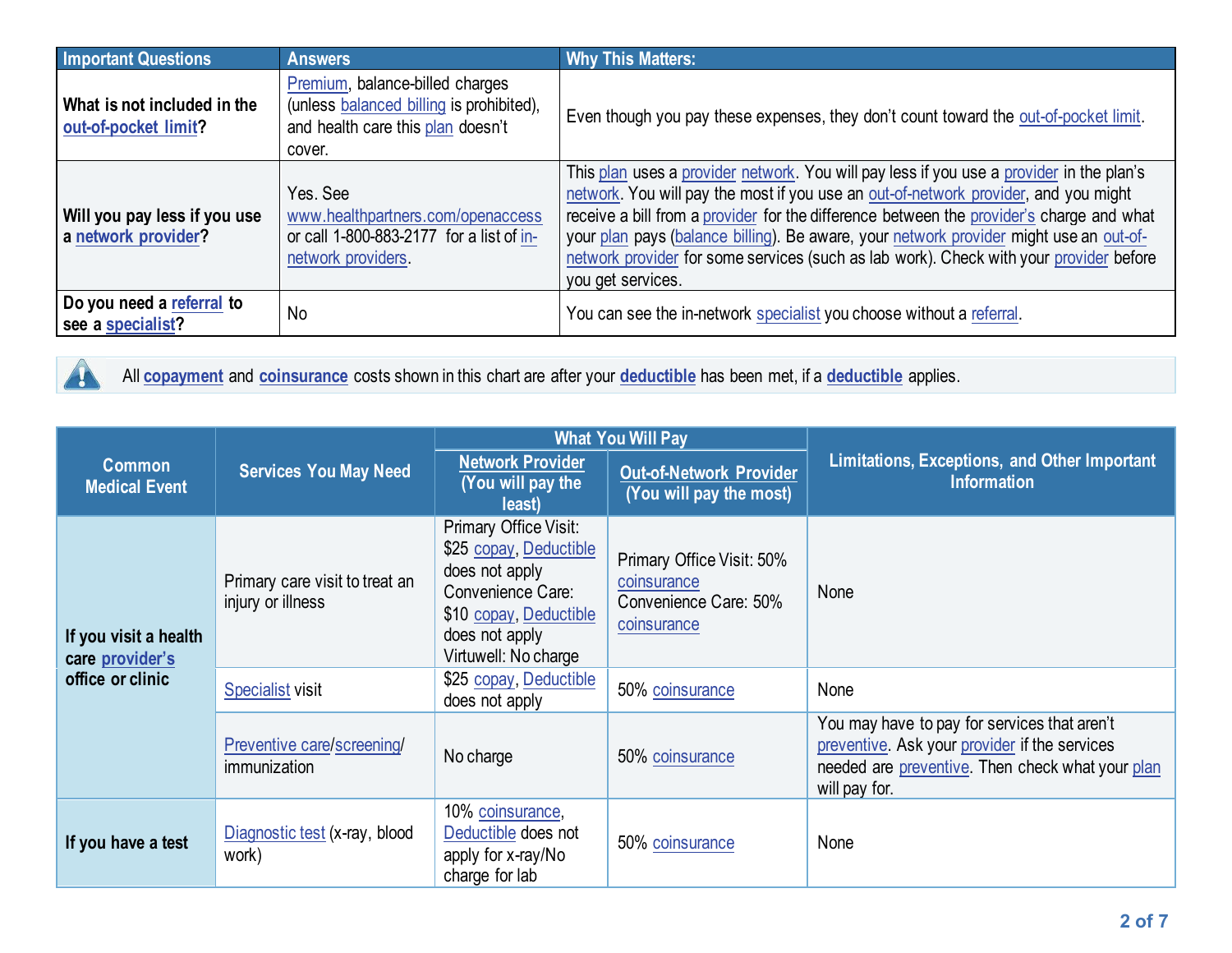|                                                                                                                                                                                               |                                              |                                                                                                                                                                                                                                                                                                                                                                                                                                                                                                                                        | <b>What You Will Pay</b>                                                                                                         |                                                                                                                                                                       |  |
|-----------------------------------------------------------------------------------------------------------------------------------------------------------------------------------------------|----------------------------------------------|----------------------------------------------------------------------------------------------------------------------------------------------------------------------------------------------------------------------------------------------------------------------------------------------------------------------------------------------------------------------------------------------------------------------------------------------------------------------------------------------------------------------------------------|----------------------------------------------------------------------------------------------------------------------------------|-----------------------------------------------------------------------------------------------------------------------------------------------------------------------|--|
| <b>Common</b><br><b>Medical Event</b>                                                                                                                                                         | <b>Services You May Need</b>                 | <b>Network Provider</b><br>(You will pay the<br>least)                                                                                                                                                                                                                                                                                                                                                                                                                                                                                 | <b>Out-of-Network Provider</b><br>(You will pay the most)                                                                        | Limitations, Exceptions, and Other Important<br><b>Information</b>                                                                                                    |  |
|                                                                                                                                                                                               | Imaging (CT/PET scans,<br>MRI <sub>s</sub> ) | 10% coinsurance,<br>Deductible does not<br>apply                                                                                                                                                                                                                                                                                                                                                                                                                                                                                       | 50% coinsurance                                                                                                                  | None                                                                                                                                                                  |  |
| If you need drugs<br>to treat your illness<br>or condition<br>More information<br>about <b>prescription</b><br>drug coverage is<br>available at<br>healthpartners.com/<br>genericsadvantagerx | Generic drugs                                | <b>Formulary Low Cost:</b><br>\$5 copay/Per<br>Prescription,<br>Deductible does not<br>apply at retail, \$15<br>copay/per 93 day<br>supply, Deductible<br>does not apply at mail<br><b>Formulary High Cost:</b><br>\$25 copay/Per<br>Prescription,<br>Deductible does not<br>apply at retail, \$75<br>copay/per 93 day<br>supply, Deductible<br>does not apply at mail<br>Non-formulary: \$150<br>copay/Per<br>Prescription,<br>Deductible does not<br>apply \$450 copay/per<br>93 day supply,<br>Deductible does not<br>apply at mail | Formulary: 50%<br>coinsurance at retail, mail<br>not covered<br>Non-formulary: 50%<br>coinsurance at retail, mail<br>not covered | 31 day supply retail / 93 day supply mail order.<br>Formulary insulin covered with no member cost-<br>sharing after a \$25 benefit cap per prescription per<br>month. |  |
|                                                                                                                                                                                               | Formulary brand drugs                        | \$60 copay/Per<br>Prescription,<br>Deductible does not<br>apply at retail, \$180<br>copay/per 93 day<br>supply, Deductible<br>does not apply at mail                                                                                                                                                                                                                                                                                                                                                                                   | 50% coinsurance at retail,<br>mail not covered                                                                                   |                                                                                                                                                                       |  |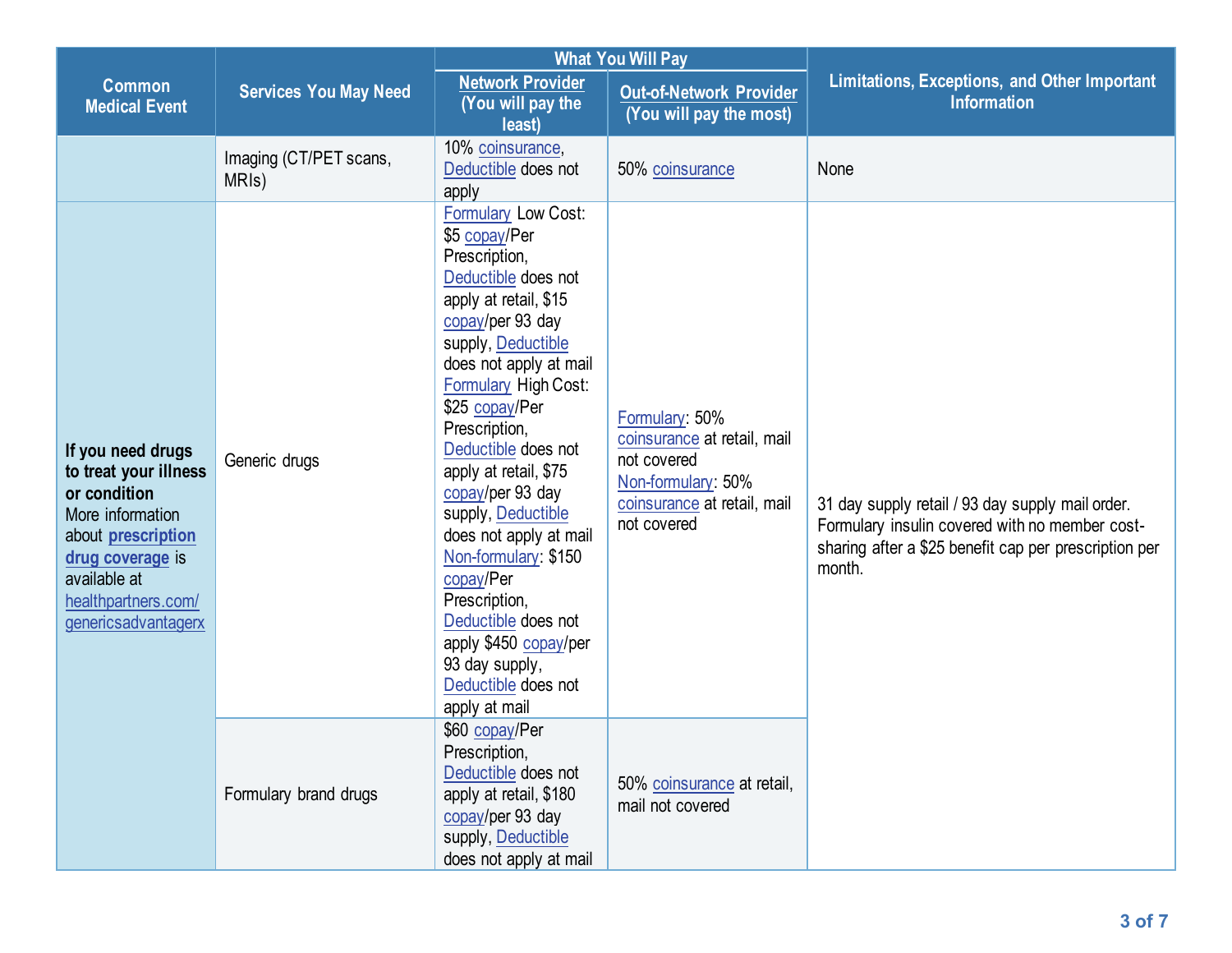|                                               | <b>Services You May Need</b>                      | <b>What You Will Pay</b>                                                                                                                              |                                                           |                                                                                                                      |
|-----------------------------------------------|---------------------------------------------------|-------------------------------------------------------------------------------------------------------------------------------------------------------|-----------------------------------------------------------|----------------------------------------------------------------------------------------------------------------------|
| <b>Common</b><br><b>Medical Event</b>         |                                                   | <b>Network Provider</b><br>(You will pay the<br>least)                                                                                                | <b>Out-of-Network Provider</b><br>(You will pay the most) | Limitations, Exceptions, and Other Important<br><b>Information</b>                                                   |
|                                               | Non-formulary brand drugs                         | \$150 copay/Per<br>Prescription,<br>Deductible does not<br>apply at retail, \$450<br>copay/per 93 day<br>supply, Deductible<br>does not apply at mail | 50% coinsurance at retail,<br>mail not covered            |                                                                                                                      |
|                                               | <b>Specialty drugs</b>                            | 20% coinsurance,<br>Deductible does not<br>apply                                                                                                      | Not covered                                               | Specialty drugs are limited to drugs on the specialty<br>drug list and must be obtained from a designated<br>vendor. |
| If you have<br>outpatient surgery             | Facility fee (e.g., ambulatory<br>surgery center) | 10% coinsurance,<br>Deductible does not<br>apply                                                                                                      | 50% coinsurance                                           | None                                                                                                                 |
|                                               | Physician/surgeon fees                            | 10% coinsurance,<br>Deductible does not<br>apply                                                                                                      | 50% coinsurance                                           | None                                                                                                                 |
| If you need<br>immediate medical<br>attention | Emergency room care                               | $$200$ copay,<br>Deductible does not<br>apply                                                                                                         | \$200 copay, Deductible<br>does not apply                 | Out-of-network services apply to the in-network<br>deductible.                                                       |
|                                               | <b>Emergency medical</b><br>transportation        | 10% coinsurance,<br>Deductible does not<br>apply                                                                                                      | 10% coinsurance,<br>Deductible does not apply             | Out-of-network services apply to the in-network<br>deductible.                                                       |
|                                               | <b>Urgent care</b>                                | \$25 copay, Deductible<br>does not apply                                                                                                              | \$25 copay/Per Visit,<br>Deductible does not apply        | Out-of-Network services apply to the in-network<br>deductible.                                                       |
| If you have a<br>hospital stay                | Facility fee (e.g., hospital<br>room)             | 10% coinsurance,<br>Deductible does not<br>apply                                                                                                      | 50% coinsurance                                           | None                                                                                                                 |
|                                               | Physician/surgeon fees                            | 10% coinsurance,<br>Deductible does not<br>apply                                                                                                      | 50% coinsurance                                           | None                                                                                                                 |
| If you need mental<br>health, behavioral      | Outpatient services                               | \$25 copay, Deductible<br>does not apply                                                                                                              | 50% coinsurance                                           |                                                                                                                      |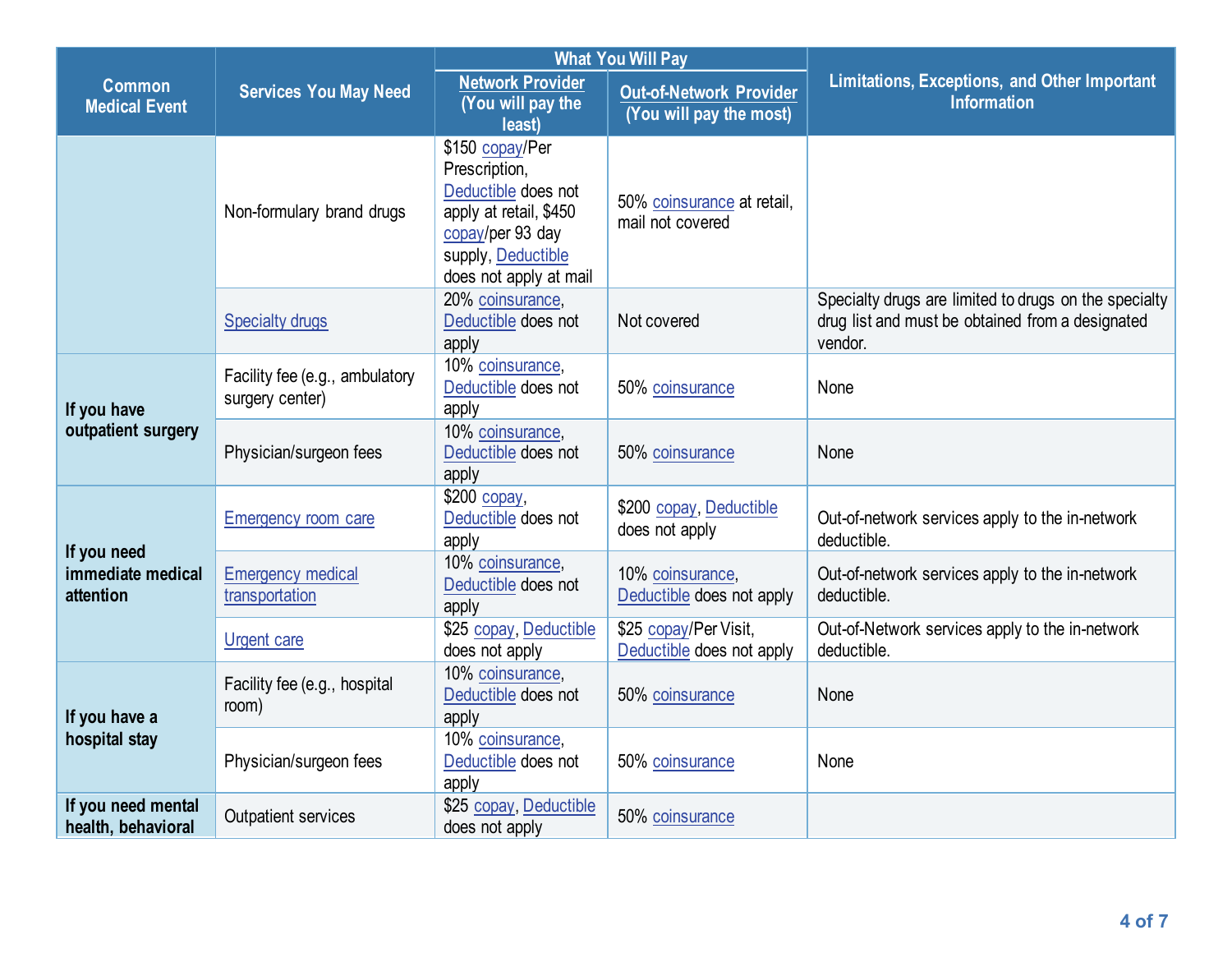|                                                                         |                                              | <b>What You Will Pay</b>                               |                                                           |                                                                                                                           |  |
|-------------------------------------------------------------------------|----------------------------------------------|--------------------------------------------------------|-----------------------------------------------------------|---------------------------------------------------------------------------------------------------------------------------|--|
| <b>Common</b><br><b>Medical Event</b>                                   | <b>Services You May Need</b>                 | <b>Network Provider</b><br>(You will pay the<br>least) | <b>Out-of-Network Provider</b><br>(You will pay the most) | <b>Limitations, Exceptions, and Other Important</b><br><b>Information</b>                                                 |  |
| health, or<br>substance abuse<br>needs                                  | Inpatient services                           | 10% coinsurance,<br>Deductible does not<br>apply       | 50% coinsurance                                           | None                                                                                                                      |  |
|                                                                         | Office visits                                | No charge                                              | 50% coinsurance                                           | Depending on the type of services, a copayment,<br>coinsurance, or deductible may apply.                                  |  |
| If you are pregnant                                                     | Childbirth/delivery<br>professional services | 10% coinsurance,<br>Deductible does not<br>apply       | 50% coinsurance                                           | None                                                                                                                      |  |
|                                                                         | Childbirth/delivery facility<br>services     | 10% coinsurance,<br>Deductible does not<br>apply       | 50% coinsurance                                           | None                                                                                                                      |  |
|                                                                         | Home health care                             | \$25 copay, Deductible<br>does not apply               | 50% coinsurance                                           | 60 visits per calendar year                                                                                               |  |
|                                                                         | <b>Rehabilitation services</b>               | \$25 copay, Deductible<br>does not apply               | 50% coinsurance                                           | Limited to 20 visits each per calendar year                                                                               |  |
|                                                                         | <b>Habilitation services</b>                 | \$25 copay, Deductible<br>does not apply               | 50% coinsurance                                           | Limited to 20 visits each per calendar year                                                                               |  |
| If you need help<br>recovering or have<br>other special<br>health needs | Skilled nursing care                         | 10% coinsurance,<br>Deductible does not<br>apply       | 50% coinsurance                                           | 30 days per period of confinment                                                                                          |  |
|                                                                         | Durable medical equipment                    | 10% coinsurance,<br>Deductible does not<br>apply       | 50% coinsurance                                           | None                                                                                                                      |  |
|                                                                         | <b>Hospice services</b>                      | No charge                                              | 50% coinsurance                                           | Respite care is limited to 5 days per episode and<br>respite care and continuous care combined are<br>limited to 30 days. |  |
|                                                                         | Children's eye exam                          | No charge                                              | 50% coinsurance                                           | None                                                                                                                      |  |
| If your child needs<br>dental or eye care                               | Children's glasses                           | 10% coinsurance,<br>Deductible does not<br>apply       | Not covered                                               | Limited to one pair of eyeglasses (lenses and<br>frames) or one pair of contact lenses per calendar<br>year.              |  |
|                                                                         | Children's dental check-up                   | No charge                                              | 50% coinsurance                                           | None                                                                                                                      |  |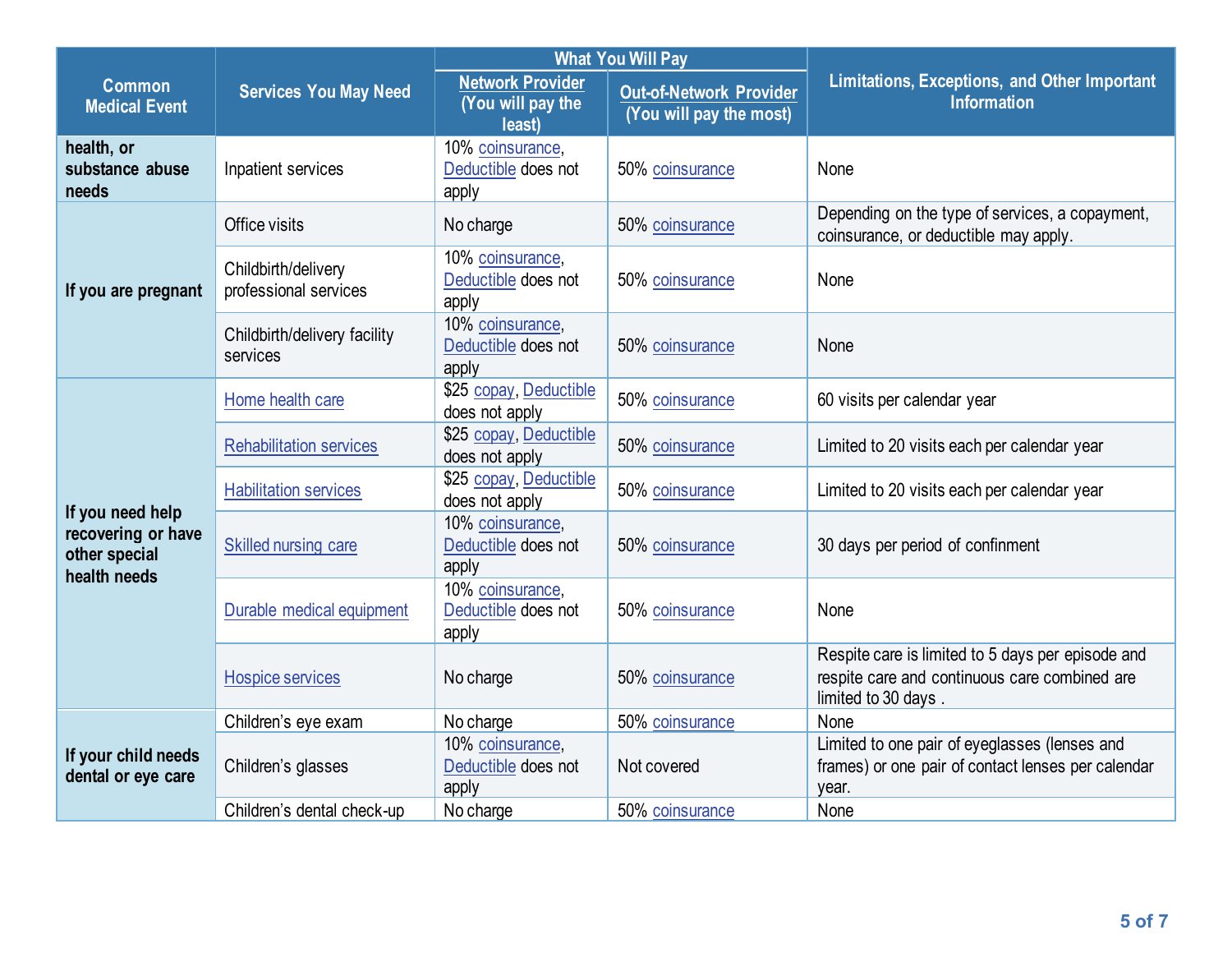## **[Excluded Services](https://www.healthcare.gov/sbc-glossary/#excluded-services) & Other Covered Services:**

| Services Your Plan Generally Does NOT Cover (Check your policy or plan document for more information and a list of any other excluded services.)          |                                                                             |                        |  |  |
|-----------------------------------------------------------------------------------------------------------------------------------------------------------|-----------------------------------------------------------------------------|------------------------|--|--|
| • Acupuncture                                                                                                                                             | • Infertility treatment                                                     | • Private-duty nursing |  |  |
| • Bariatric surgery                                                                                                                                       | • Long-term care                                                            | • Routine foot care    |  |  |
| • Cosmetic surgery with the exception of port wine<br>stain removal and reconstructive surgery                                                            | • Non-emergency care when traveling outside the U.S. • Weight loss programs |                        |  |  |
| Other Covered Services (Limitations may apply to these services. This isn't a complete list. Please see your plan document.)                              |                                                                             |                        |  |  |
| • Chiropractic care                                                                                                                                       | • Hearing aids (Adult)                                                      |                        |  |  |
| • Dental care (Children)                                                                                                                                  | • Routine eye care (Adult)                                                  |                        |  |  |
| Vour Rights to Continue Coverage: There are agencies that can help if you want to continue your coverage after it ands. The contact information for those |                                                                             |                        |  |  |

If you want to continue your agencies is: Your plan at 1-800-883-2177, the Department of Labor's Employee Benefits Security Administration at 1-866-444-EBSA (3272) or www.dol.gov/ebsa/healthreform or the Wisconsin Office of the Commissioner of Insurance at 608-266-0103 / 1-800-236-8517. Other coverage options may be available to you too, including buying individual insurance coverage through the Health Insurance [Marketplace.](https://www.healthcare.gov/sbc-glossary/#marketplace) For more information about th[e Marketplace,](https://www.healthcare.gov/sbc-glossary/#marketplace) visit www.HealthCare.gov or call 1-800-318-2596.

Your Grievance an[d Appeals](https://www.healthcare.gov/sbc-glossary/#appeal) Rights: There are agencies that can help if you have a complaint against you[r plan](https://www.healthcare.gov/sbc-glossary/#plan) for a denial of [a claim.](https://www.healthcare.gov/sbc-glossary/#claim) This complaint is called a [grievance](https://www.healthcare.gov/sbc-glossary/#grievance) or [appeal.](https://www.healthcare.gov/sbc-glossary/#appeal) For more information about your rights, look at the explanation of benefits you will receive for that medical [claim.](https://www.healthcare.gov/sbc-glossary/#claim) You[r plan](https://www.healthcare.gov/sbc-glossary/#plan) documents also provide complete information to submit a [claim,](https://www.healthcare.gov/sbc-glossary/#claim) [appeal,](https://www.healthcare.gov/sbc-glossary/#appeal) or a [grievance](https://www.healthcare.gov/sbc-glossary/#grievance) for any reason to your [plan.](https://www.healthcare.gov/sbc-glossary/#plan) For more information about your rights, this notice, or assistance, contact: Your [plan](https://www.healthcare.gov/sbc-glossary/#plan) at 1-800-883-2177, the Department of Labor's Employee Benefits Security Administration at 1-866-444-EBSA (3272) or www.dol.gov/ebsa/healthreform, or the Wisconsin Office of the Commissioner of Insurance at 608-266-0103 / 1-800-236-8517. Additionally, a consumer assistance program can help you file your appeal. Contact the Wisconsin Office of the Commissioner of Insurance at 608-266-0103 / 1-800-236-8517.

**Does this plan provide Minimum Essential Coverage? Yes**.

[Minimum Essential Coverage](https://www.healthcare.gov/sbc-glossary/#minimum-essential-coverage) generally includes [plan,](https://www.healthcare.gov/sbc-glossary/#plan) [health insurance](https://www.healthcare.gov/sbc-glossary/#health-insurance) available through the [Marketplace](https://www.healthcare.gov/sbc-glossary/#marketplace) or other individual market policies, Medicare, Medicaid, CHIP, TRICARE, and certain other coverage. If you are eligible for certain types of [Minimum Essential Coverage,](https://www.healthcare.gov/sbc-glossary/#minimum-essential-coverage) you may not be eligible for the premium [tax credit.](https://www.healthcare.gov/sbc-glossary/#premium-tax-credits)

**Does this plan meet Minimum Value Standards? Yes.**

If your [plan](https://www.healthcare.gov/sbc-glossary/#plan) doesn't meet the [Minimum Value Standards,](https://www.healthcare.gov/sbc-glossary/#minimum-value-standard) you may be eligible for [a premium tax credit](https://www.healthcare.gov/sbc-glossary/#premium-tax-credits) to help you pay for a plan through the [Marketplace.](https://www.healthcare.gov/sbc-glossary/#marketplace)

## **Language Access Services:**

Spanish (Español): Para obtener asistencia en Español, llame al 1-866-398-9119.

Tagalog (Tagalog): Kung kailangan ninyo ang tulong sa Tagalog tumawag sa 1-800-883-2177.

Chinese ( $\dot{\mathbf{\cdot}}$ ): **的某些事件, 这个字 有**1-800-883-2177.

Navajo (Dine): Dinek'ehgo shika at'ohwol ninisingo, kwiijigo holne' 1-800-883-2177.

––––––––––––––––––––––*To see examples of how thi[s plan](https://www.healthcare.gov/sbc-glossary/#plan) might cover costs for a sample medical situation, see the next section.–––––––––––*–––––––––––